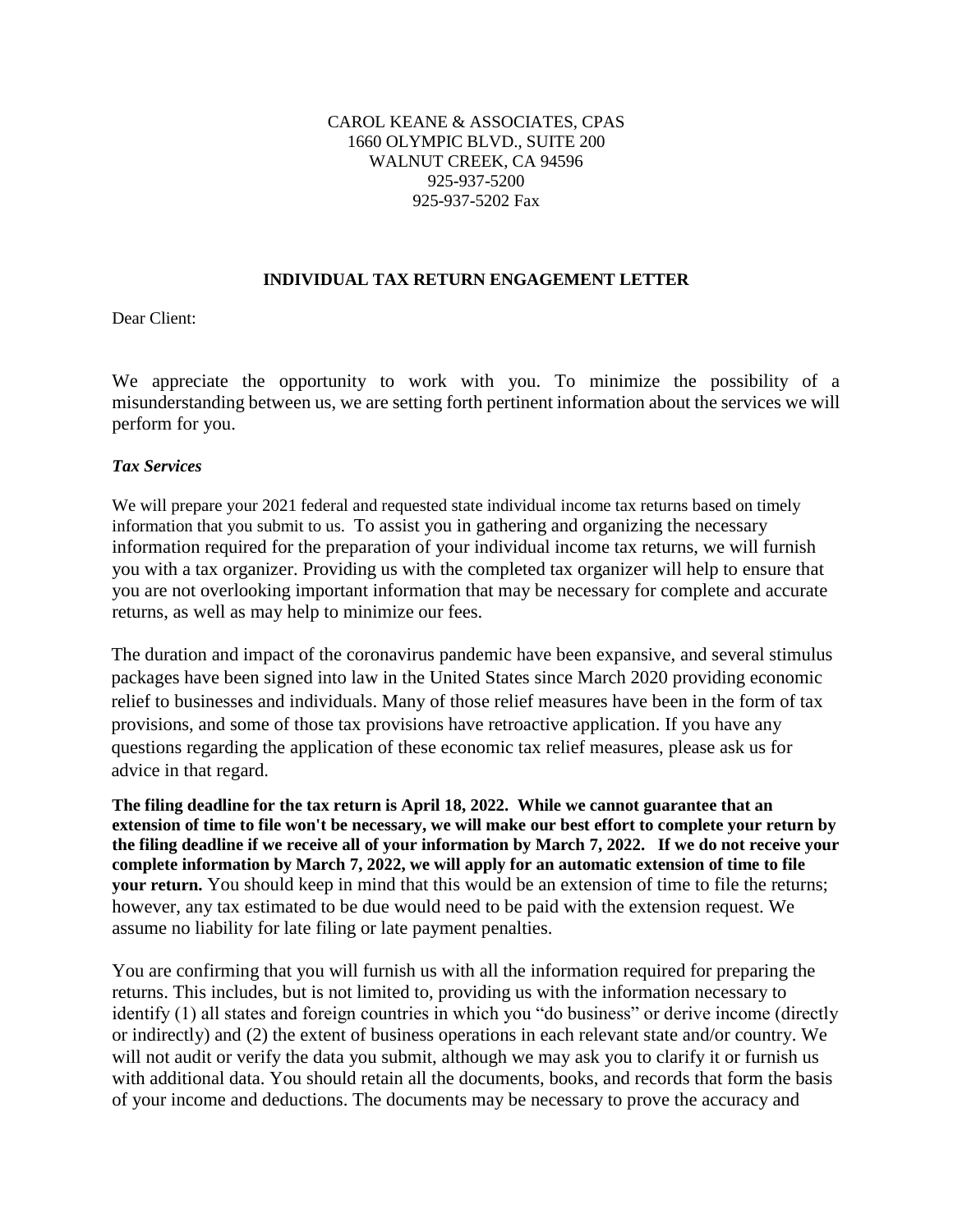completeness of the returns to a taxing authority. If you have any questions as to the type of records required, please ask us for advice in that regard.

Please note that the Internal Revenue Service ("IRS") considers virtual currency (e.g., Bitcoin) as property for U.S. federal tax purposes. As such, any transactions in, or transactions that use, virtual currency are subject to the same general tax principles that apply to other property transactions. If you had virtual currency activity during the 2021 tax year, you may be subject to tax consequences associated with such transactions and may have additional foreign reporting obligations.

You agree to provide us with complete and accurate information regarding any transactions in, or transactions that have used, virtual currency during the applicable tax year. Please ask us for advice if you have any questions regarding the type of records required for virtual currency transactions.

We will use our professional judgment in preparing your returns. Given the magnitude of the economic tax relief provisions the U.S. stimulus packages have contained, as well as some new concepts introduced in the law, additional stated guidance from the Internal Revenue Service, and possibly from Congress in the form of technical corrections on certain income tax provisions may be forthcoming. We will use our professional judgment and expertise to assist you given the guidance as currently promulgated at the time our services are rendered. Subsequent developments issued by the applicable tax authorities may affect the information we have previously provided, and these effects may be material. Whenever we are aware that a possibly applicable tax law is unclear or that there are conflicting interpretations of the law by authorities (e.g., tax agencies and courts), we will share our knowledge and understanding of the possible positions that may be taken on your return. In accordance with our professional standards, we will follow whatever position you request, as long as it is consistent with the codes, regulations, and interpretations that have been promulgated.

If a taxing authority should later contest the position taken, there may be an assessment of additional tax, interest and penalties. We assume no liability for any such assessment of additional tax, penalties or interest. In the event, however, that you ask us to take a tax position that in our professional judgment will not meet the applicable laws and standards as promulgated, we reserve the right to stop work and shall not be liable for any damages that occur as a result of ceasing to render services.

The law provides for a penalty to be imposed where a taxpayer makes a substantial understatement of their tax liability. Taxpayers may seek to avoid all or part of the penalty by showing (1) that they acted in good faith and there was reasonable cause for the understatement, (2) that the understatement was based on substantial authority, or (3) there was a reasonable basis for the position taken on the return and the relevant facts affecting the item's tax treatment were adequately disclosed on the return. You agree to advise us if you wish disclosure to be made in your returns or if you desire us to identify or perform further research with respect to any material tax issues for the purpose of ascertaining whether, in our opinion, there is "substantial authority" for the position proposed to be taken on such issue in your returns.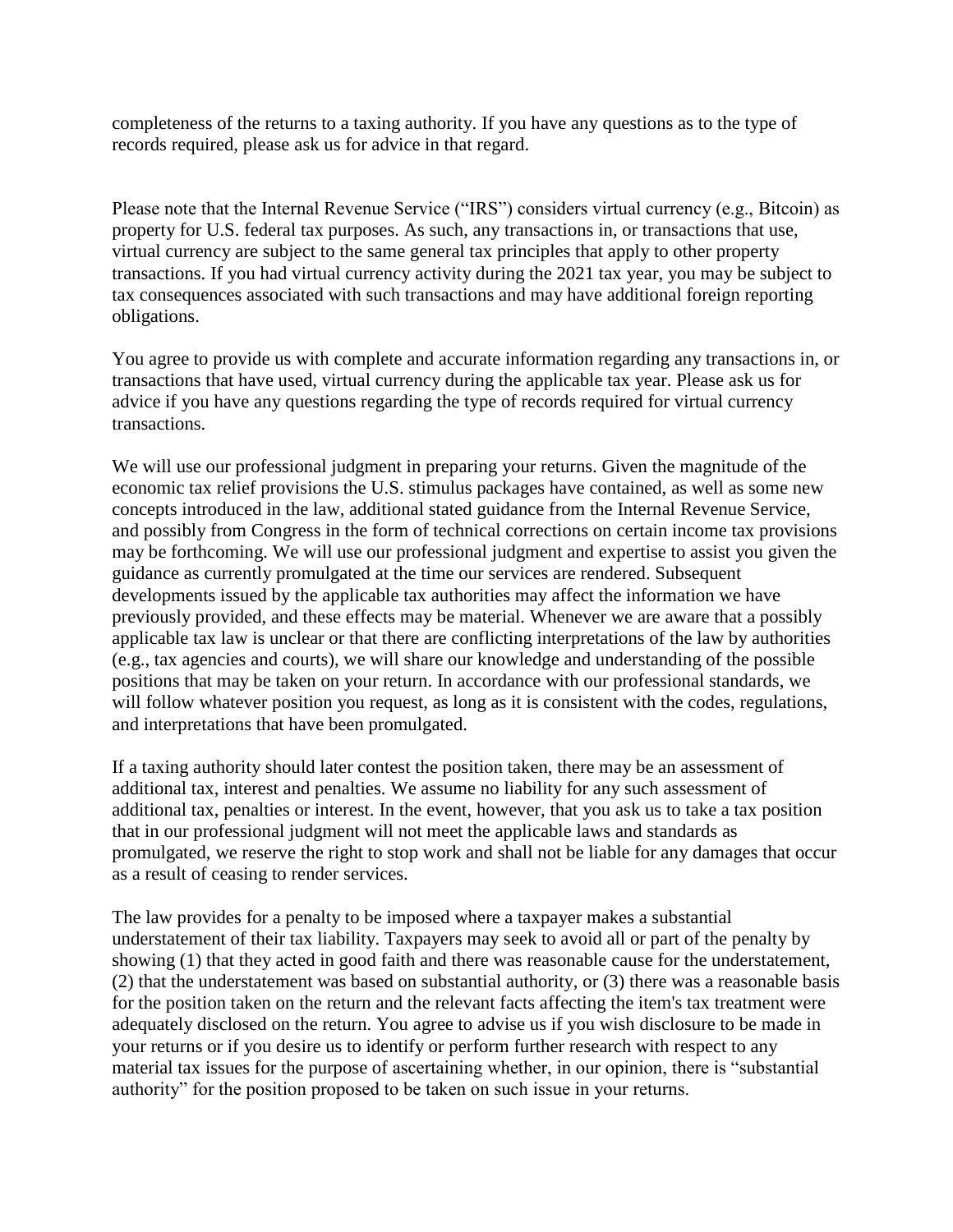In addition, if your individual return includes a business, and that business has employees working remotely in another locality, state and/or foreign country, even on a temporary basis, your company may be viewed as having "nexus" in that location for tax purposes. If a business is deemed to have "nexus" for that location, the business may be obligated to pay additional franchise, income, sales or use tax; payroll or other business tax; and to comply with other tax or reporting requirements. By your signature below, you understand that Management is responsible for tracking the locations where company employees live and work and determining the tax compliance requirements in those respective locations. If you require our assistance to assess your potential tax exposure in locations other than your normal place of business where you may have employees residing, please let us know. Any additional services will be covered under a separate engagement letter.

**If you and/or your entity have a financial interest in, or signature authority over, any foreign accounts, you may be subject to certain filing requirements with the U.S. Department of the Treasury, in addition to the Internal Revenue Service (IRS). Filing requirements may also apply to taxpayers that have direct or indirect control over a foreign or domestic entity with foreign financial accounts, even if the taxpayer does not have foreign account(s).** 

**The filing deadline for the Report of Foreign Bank and Financial Accounts (FBAR) required by the U.S. Department of the Treasury is April 15th and follows the federal income tax due date guidance, which notes that if the tax due date falls on a weekend or legal holiday, the form is considered timely filed if filed on the next business day. An automatic 6-month extension is available. Electronic filing of the FBAR is mandatory using the Bank Secrecy Act (BSA) e-filing system for the Financial Crimes Enforcement Network (FinCEN). We must receive a signed consent form from you prior to submitting the foreign reporting form. If we do not receive your signed authorization to file your foreign reporting form, we will not be able to file any of the required disclosure statements on your behalf.** 

**Additionally, the IRS requires information reporting on foreign interests or activities under applicable IRC sections and related regulations, and the respective IRS tax forms are due when your income tax return is due, including extensions. The IRS reporting requirements are in addition to the U.S. Department of the Treasury reporting requirements stated above. Therefore, if you have any direct or indirect foreign interests that require disclosures to the IRS, you must provide us with the information necessary to prepare the applicable IRS forms.** 

**Failure to timely file the appropriate forms with the U.S. Department of the Treasury and the IRS may result in substantial civil and/or criminal penalties. By your signature below, you agree to provide us with complete and accurate information regarding any foreign accounts that you and/or your entity may have had a direct or indirect interest in, or signature authority over, during the above referenced tax year. The foreign reporting requirements are very complex, so if you have any questions regarding the application of the U.S. Department of the Treasury and/or the IRS reporting requirements to your**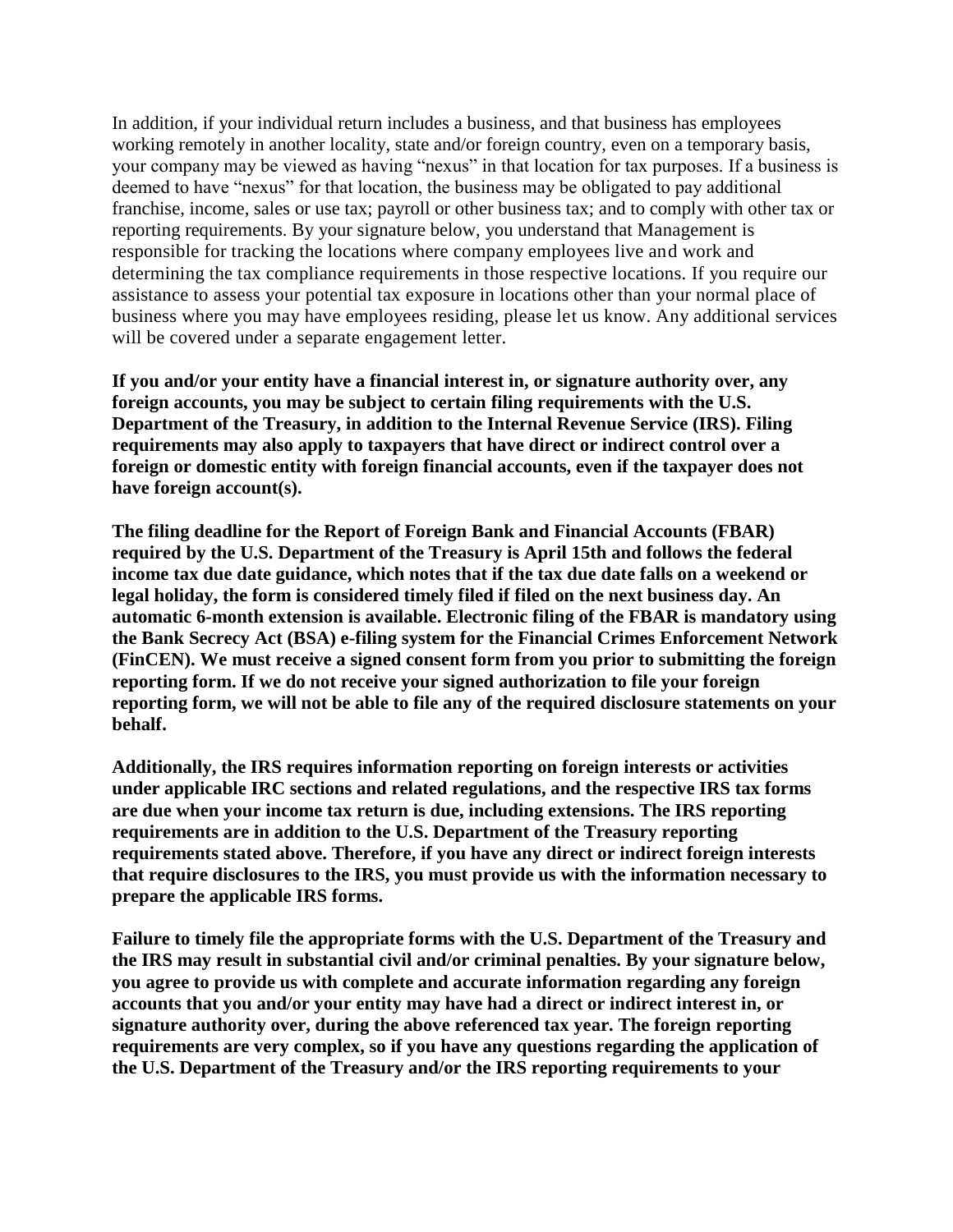## **foreign interests or activities, please ask us for advice in that regard. We assume no liability for penalties associated with the failure to file or untimely filing of any of these forms.**

Taxing authorities require us to electronically file all federal and California state individual income tax returns ("e-filing"). However, you do have the right to "opt out" of the e-filing program. Please notify our firm immediately should you desire not to have your returns e-filed so that we may provide you with the form(s) necessary for opting out of the e-file program. Please note that unless you notify us of your desire to not e-file your returns, we will prepare your returns to be e-filed.

We will provide you with a copy of the income tax returns for your review prior to electronic transmission. After you have reviewed the returns, you must provide us with a signed authorization indicating that you have reviewed the returns and that, to the best of your knowledge, you feel they are correct. We cannot transmit the returns to the taxing authorities until we have the signed authorization. Therefore, if you have not provided our firm with your signed authorization by April 18, 2022, we will place your returns on extension, even though they might already have been completed. In that event, you will be responsible for ensuring that any payment due with the extension is timely sent to the appropriate taxing authorities.

Finally, please note that although our firm will use our best efforts to ensure that your returns are successfully transmitted to the appropriate taxing authorities, we will not be financially responsible for electronic transmission or other errors arising after your return has been successfully submitted from our office.

By your signature below, you understand and agree that you are responsible for the accuracy and completeness of the records, documents, explanations, and other information provided to us for purposes of this engagement. You have the final responsibility for the income tax returns; therefore, you should review them carefully before you sign the e-file authorization forms, or sign and submit your income tax returns directly to the appropriate taxing authorities. You agree that our firm is not responsible for a taxing authority's disallowance of deductions or inadequately supported documentation, nor for resulting taxes, penalties, and interest.

### **Fees**

Fees for our services will be at our standard rates plus computer charges and out-of-pocket expenses. There is also a \$10 fee for a paper copy of the tax return. You may also be charged an additional fee for extension preparation services if an extension is necessitated by your late submission to us of your complete tax information.All invoices are due and payable upon presentation which will be upon the completion of our services. Payment in full will be required in order for us to electronically file your return. In addition to cash, check and e-check, we do accept Mastercard, VISA, American Express and Discover. **However, please note that if you choose to pay by credit/debit card, you will be responsible for the credit card processing fees which are approximately 4% of the amount charged. No charge will be incurred for processing an e-check (auto withdrawal from your checking account).**

We are responsible for preparing only the returns listed above. Our fee does not include responding to inquiries or examination by taxing authorities. However, we are available to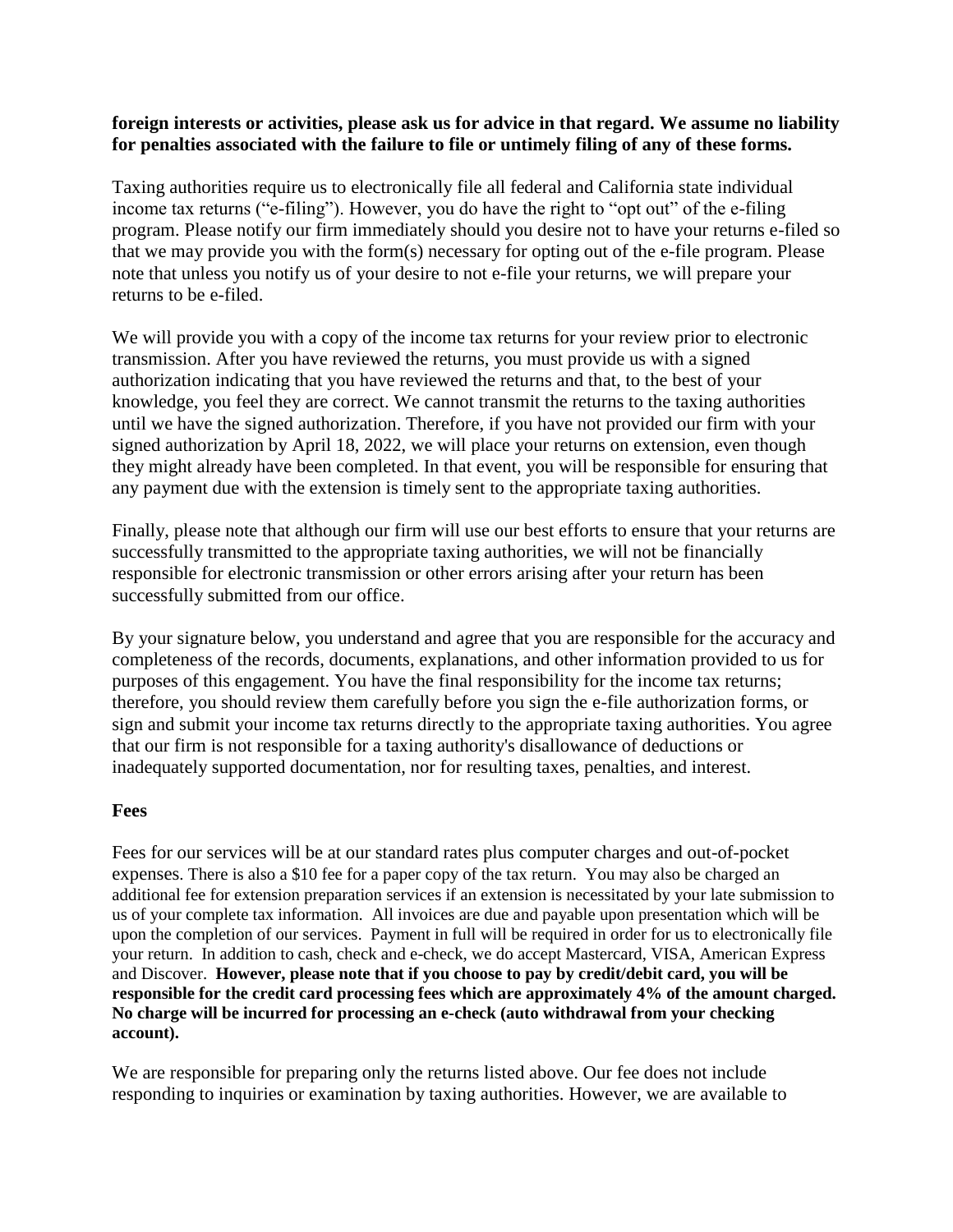represent you. Our fees for such services are at our standard rates and would be covered under a separate engagement letter.

In addition, in the event our firm or any of its employees or agents is called as a witness or requested to provide any information whether oral, written, or electronic in any judicial, quasijudicial, or administrative hearing or trial regarding information or communications that you have provided to this firm, or any documents and workpapers prepared by our firm in accordance with the terms of this agreement, you agree to pay any and all reasonable expenses, including fees and costs for our time at the rates then in effect, as well as any legal or other fees that we incur as a result of such appearance or production of documents.

## **Other Matters**

**Because of the importance of oral and written representations to the effective performance of our services, you release and indemnify our firm and its personnel from any and all claims, liabilities, costs and expenses attributable to any misrepresentation by you and your representatives.**

Federal law has extended the attorney-client privilege to some, but not all, communications between a client and the client's CPA. The privilege applies only to non-criminal tax matters that are before the IRS or brought by or against the U.S. Government in a federal court. The communications must be made in connection with tax advice. Communications solely concerning the preparation of a tax return will not be privileged.

In addition, your confidentiality privilege can be inadvertently waived if you discuss the contents of any privileged communication with a third party, such as a lending institution, a friend, or a business associate. We recommend that you contact us before releasing any privileged information to a third party.

If we are asked to disclose any privileged communication, unless we are required to disclose the communication by law, we will not provide such disclosure until you have had an opportunity to argue that the communication is privileged. You agree to pay any and all reasonable expenses that we incur, including legal fees, that are a result of attempts to protect any communication as privileged.

In connection with this engagement, we may communicate with you or others via email transmission. We take reasonable measures to secure your confidential information in our email transmissions. However, as emails can be intercepted and read, disclosed, or otherwise used or communicated by an unintended third party, or may not be delivered to each of the parties to whom they are directed and only to such parties, we cannot guarantee or warrant that emails from us will be properly delivered to and read only by the addressee. Therefore, we specifically disclaim and waive any liability or responsibility whatsoever for interception or unintentional disclosure or communication of email transmissions, or for the unauthorized use or failed delivery of emails transmitted by us in connection with the performance of this engagement. In that regard, you agree that we shall have no liability for any loss or damage to any person or entity resulting from the use of email transmissions, including any consequential, incidental,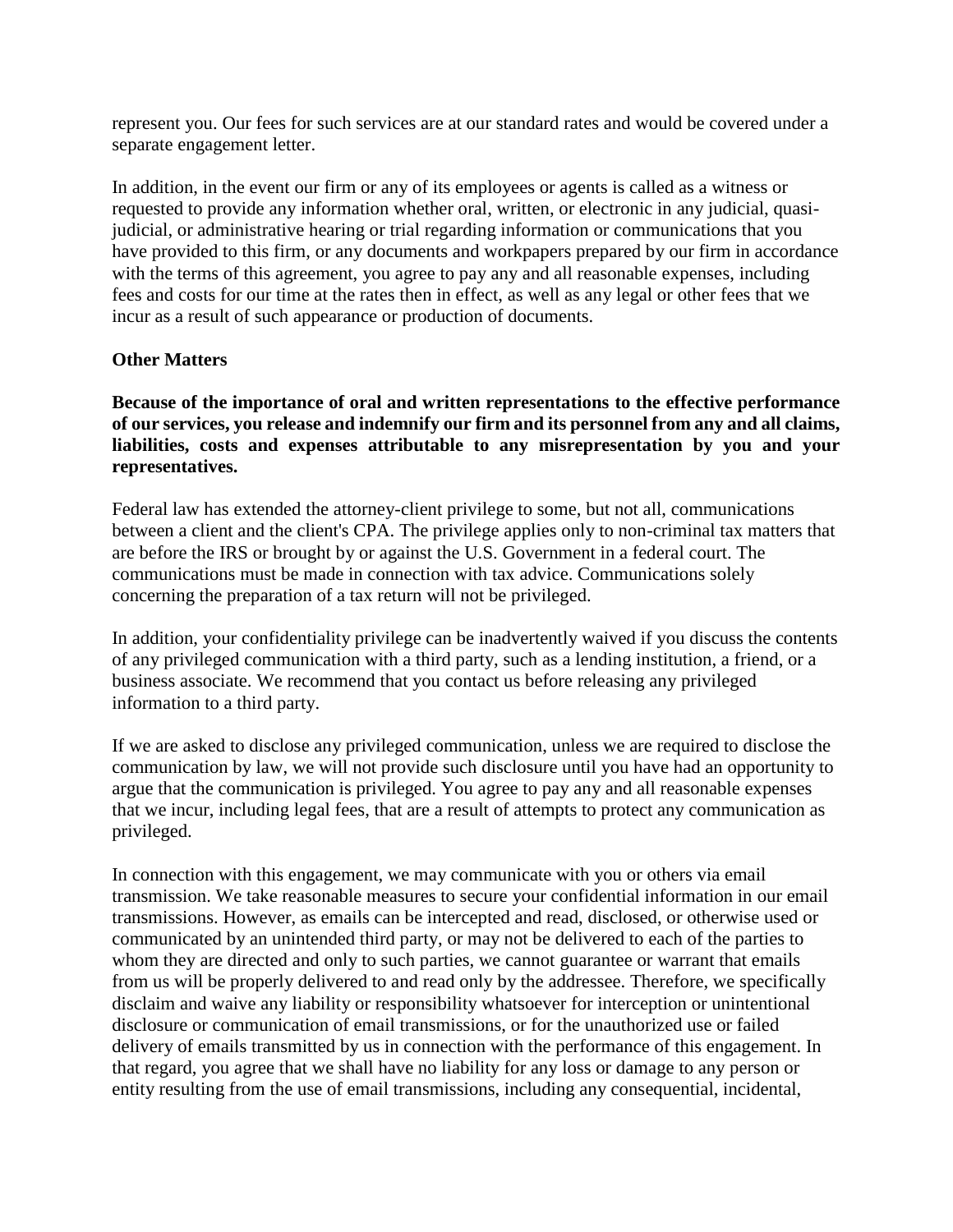direct, indirect, or special damages, such as loss of sales or anticipated profits, or disclosure or communication of confidential or proprietary information.

We may from time to time and depending on the circumstances and nature of the services we are providing, share your confidential information with third-party service providers, some of whom may be cloud-based, but we remain committed to maintaining the confidentiality and security of your information. Accordingly, we maintain internal policies, procedures and safeguards to protect the confidentiality of your personal information. In addition, we will secure confidentiality terms with all service providers to maintain the confidentiality of your information and will take reasonable precautions to determine that they have appropriate procedures in place to prevent the unauthorized release of your confidential information to others. In the event that we are unable to secure appropriate confidentiality terms with a thirdparty service provider, you will be asked to provide your consent prior to the sharing of your confidential information with the third-party service provider. Although we will use our best efforts to make the sharing of your information with such third parties secure from unauthorized access, no completely secure system for electronic data transfer exists. As such, by your signature below, you understand that the firm makes no warranty, expressed or implied, on the security of electronic data transfers.

It is our policy to keep records related to this engagement for seven years. However, our firm does not keep any original client records, so we will return those to you at the completion of the services rendered under this engagement. It is your responsibility to retain and protect your records (which includes any work product we provide to you as well as any records that we return) for possible future use, including potential examination by any government or regulatory agencies. Our firm does not accept responsibility for hosting client information; therefore, you have the sole responsibility for ensuring you retain and maintain in your possession all your financial and non-financial information, data and records.

By your signature below, you acknowledge and agree that upon the expiration of the seven year period, our firm shall be free to destroy our records related to this engagement.

If any dispute arises among the parties hereto, the parties agree to first try in good faith to settle the dispute by mediation administered by JAMS under its applicable rules for resolving professional accounting and related services disputes before resorting to litigation. Costs of any mediation proceeding shall be shared equally by all parties.

Client and accountant both agree that any dispute over fees charged by the accountant to the client will be submitted for resolution by arbitration in accordance with the applicable rules for resolving professional accounting and related services disputes of JAMS, except that under all circumstances the arbitrator must follow the laws of California. Such arbitration shall be binding and final. IN AGREEING TO ARBITRATION, WE BOTH ACKNOWLEDGE THAT, IN THE EVENT OF A DISPUTE OVER FEES CHARGED BY THE ACCOUNTANT, EACH OF US IS GIVING UP THE RIGHT TO HAVE THE DISPUTE DECIDED IN A COURT OF LAW BEFORE A JUDGE OR JURY AND INSTEAD WE ARE ACCEPTING THE USE OF ARBITRATION FOR RESOLUTION. The prevailing party shall be entitled to an award of